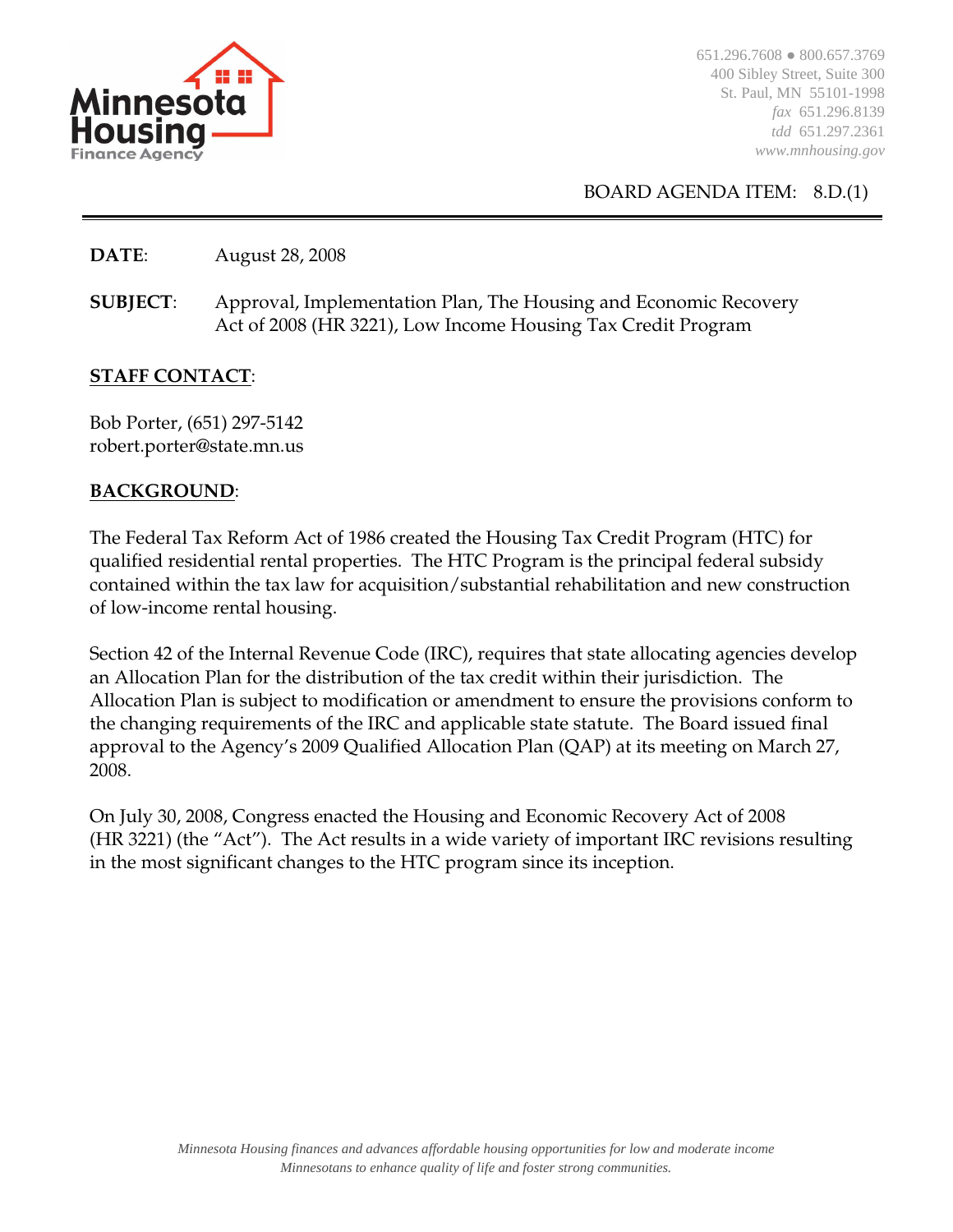#### Three Key Revisions of the Act

Three key revisions of the Act are:

- 1. An increase of twenty cents to the Minnesota per capita housing tax credit allocation for each of years 2008 and 2009, resulting in approximately \$1,000,000 additional credit cap to the state,
- 2. Setting the 70 percent present value credit ("9 percent") applicable percentage at a full fixed 9 percent instead of a lesser varying rate, and
- 3. Authorizing state housing credit agencies to award a 30 percent "basis boost" to buildings that are determined to need the boost to be financially feasible. Recommendations for the criteria to be used in applying this boost follow in this report. All of these revisions will greatly enhance the value of the credit as a capital source in the production of affordable housing.

### Temporary Increase to Per Development Credit Limit

The implementation of the above tools, although greatly beneficial to the financial feasibility of the developments, will potentially cause several to exceed the current \$780,000 per development credit limit. Staff believes that the most effective way to accommodate this condition is to temporarily amend the per development cap for the 2008 and 2009 credit program years to a not-to-exceed \$1,000,000 limit. Developments exceeding this \$1,000,000 limit would require Board approval of a cap waiver on an individual basis as provided for in the QAP.

# 2009 Round 1

The immediacy of the Act's July 30, 2008, effective date necessitates Minnesota Housing Finance Agency (Agency) to quickly and strategically determine an approach to implementation. The Agency's operation under an HTC "forward selection" principal and under a review process directly related to the Agency's Super RFP application processing, creates a more complex environment in which to implement the provisions of the Act. For example, the Agency has already allocated most of its 2008 tax credits in calendar year 2007 with balances funded in early 2008. The Agency currently has completed a significant portion of the required underwriting and evaluation of its 2009 Round 1 tax credit applications submitted in June, 2008. Funding decisions made on this round would typically absorb most of the 2009 tax credits.

In an effort to preserve the progress made to-date and avoid interruption in evaluating 2009, Round 1 applications, staff believes it is most effective to continue evaluations applying the following recommendations to the 2009 Round 1 applications with the intention of formally amending the QAP to implement all of the Act's provisions prior to the 2009 Round 2 application submission date. This will give applicants the opportunity to apply to 2009 Round 2 under the amended QAP, having incorporated all of the legislative changes, and to maintain the existing tax credit program's application submission/allocation schedule for 2009 Round 1.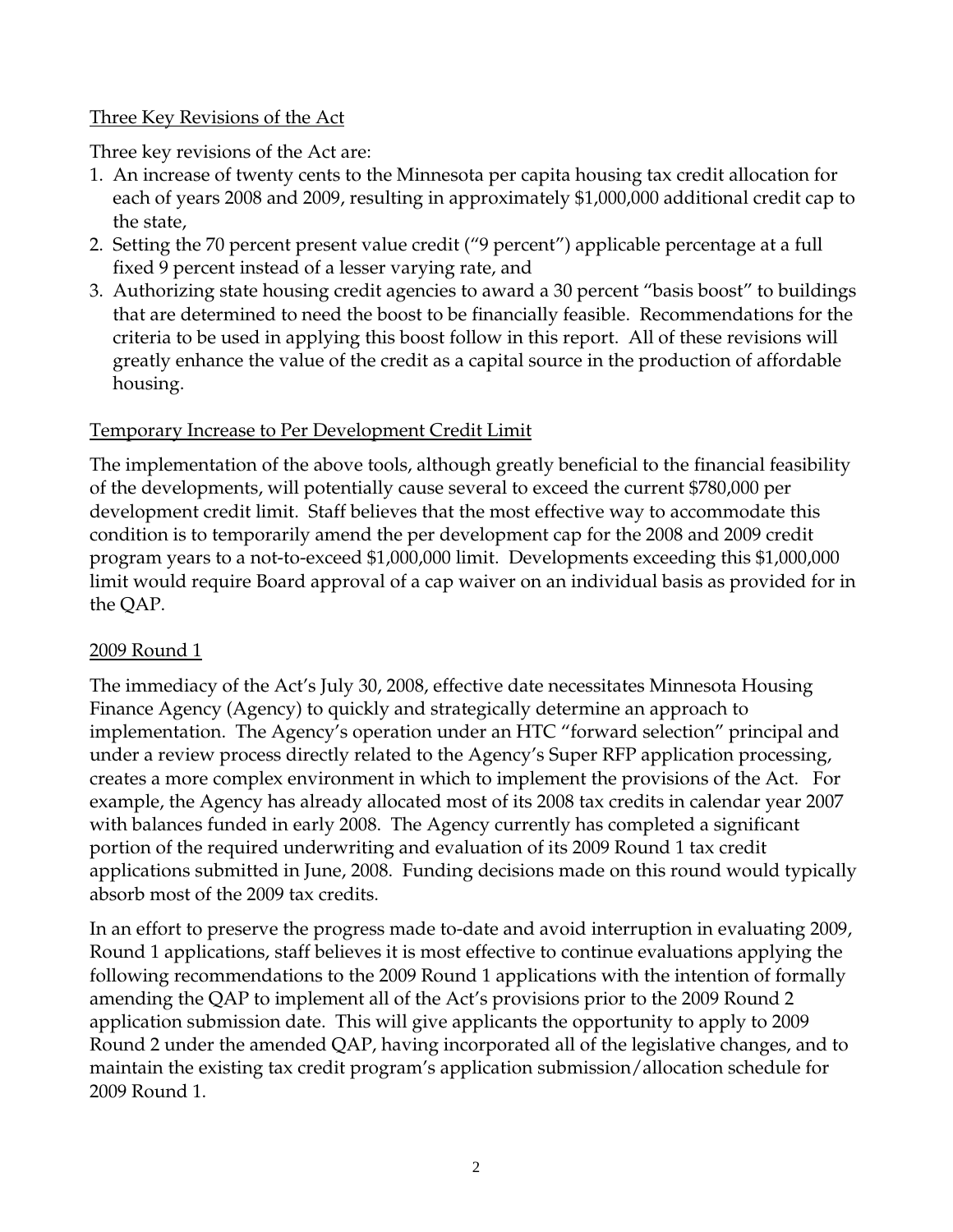According to the QAP, Article 14, *Amendments to the Qualified Allocation Plan*, "the QAP is subject to modification or amendment at any time to ensure that the provisions conform to the requirements of the Code and applicable Minnesota law. The Agency may also make non-substantive changes to the QAP to update population changes, dates, or minor updating. Written explanation will be made available to the general public for any allocation of a housing credit dollar amount that is not made in accordance with the Agency's established priorities and selection criteria". Section  $42(m)(1)(A)(iv)$  of the IRC also provides for this written explanation provision.

Staff believes that the provisions of Article 14 allow the Agency to continue to evaluate and make selection decisions on 2009 Round 1 applications and allow applicants the opportunity to apply to 2009 Round 2, under an amended QAP.

# State Designated 30 Percent Basis Boost Criteria:

It is the goal of the Agency to optimize the use of all available sources of funding for multifamily developments; including private investor equity, amortizing loans and deferred loans; to produce the maximum number of affordable rental units in the most sustainable, quality, cost effective and geographically diverse developments possible which meet the Agency's strategic priorities. Consistent with this goal, the following criteria will be used to determine if, when, and in what amount, the Agency will provide a basis boost for housing tax credit developments on a building by building basis to obtain financial feasibility.

- Development must meet state identified housing priorities as evidenced by competitive tax credit score.
- Funding gaps remain for top ranking tax credit developments.
- Credits allocated in connection with the basis boost shall be no more than needed to achieve financial feasibility.

#### 2008 Credit Program Year and 2008 Carryover Processing

Several of the Act's effective dates not only impact the 2009 HTC program, but also reach back and impact the 2008 HTC program. Following the conclusion of Round 2 of a program year, it is typical for the majority of Agency tax credit developments to pursue a carryover allocation versus proceeding directly to placed-in-service. Carryover process requires that the owner of a selected tax credit development make formal application to the Agency for a carryover review. The carryover review provides the Agency the opportunity to perform a more current underwriting assessment and to provide additional tax credits based on need and financial feasibility.

The issuance of tax credits based on need and financial feasibility may also be issued by selecting a development from the Waiting List established at the time the Board approves of selections for Round 2 of a program year. The Waiting List for 2008 was approved by the Board at its meeting on April 24, 2008. According to the 2008 QAP, developments from this list may also be considered for receipt of the additional 2008 credits made available by the Act.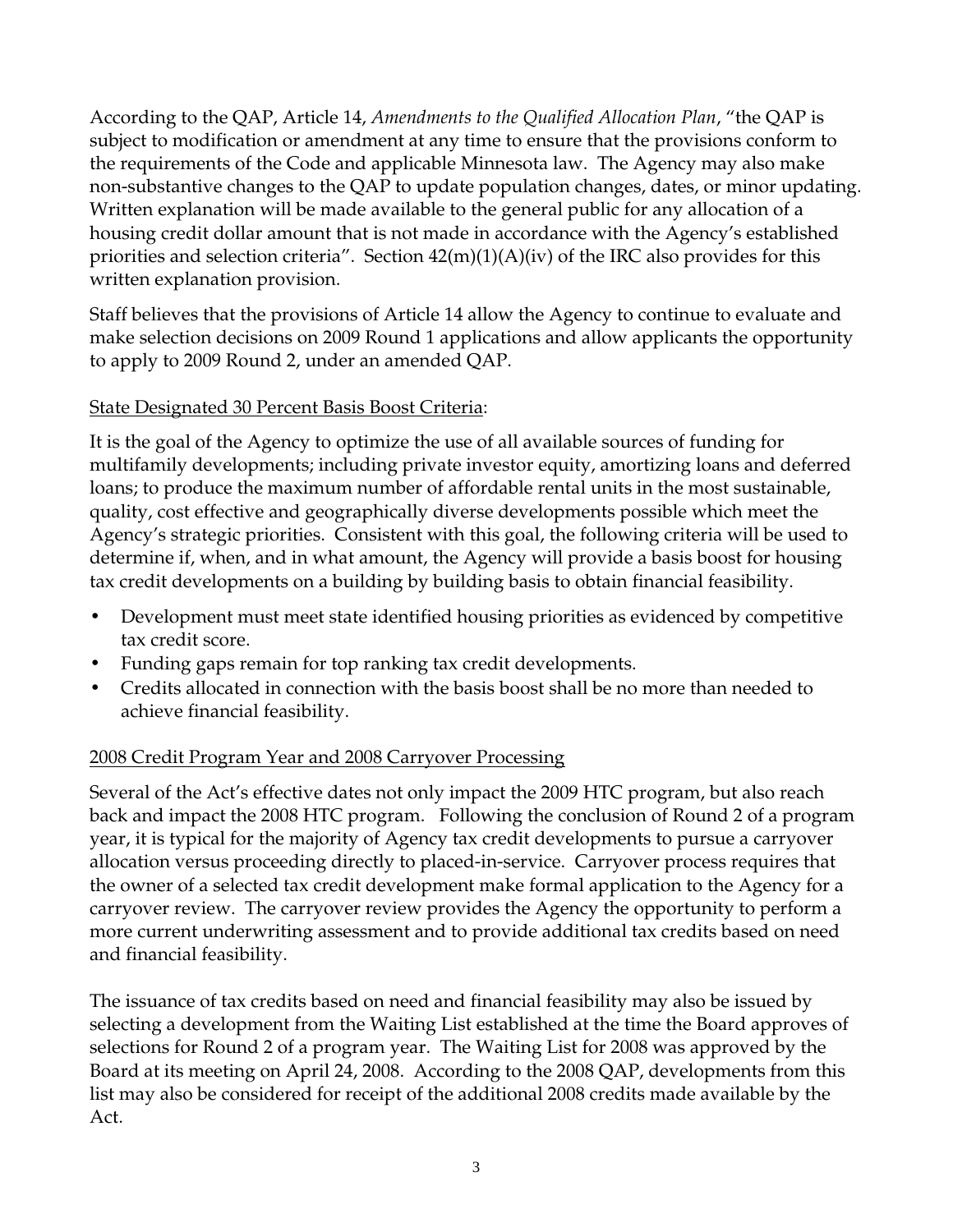In limited cases, a tax credit development, obligated to an imminent closing date and needing additional credits due to market conditions, may be unable to take advantage of the carryover or waiting list process to acquire the credits due to timing constraints. Allowing Agency discretion to award additional credits as necessary outside of the carryover or the waiting list process is recommended to allow a development to achieve financial feasibility and to meet its closing obligation.

Staff believes the most effective way to implement the Act's provisions affecting the 2008 HTC program is to implement them through the carryover application and review process, where appropriate through use of the 2008 Waiting List and through use of discretionary processing as necessary to allow a development to achieve financial feasibility and progress to closing.

A more detailed explanation of the proposed changes affecting the processing of 2009 Round 1, the 2008 Program year and its Carryover process, and the amendment to the 2009 QAP will be made available to the public for review and comment prior to the October 29, 2008 Public Hearing. Staff will review all comments and, as appropriate, consider incorporation into the QAP. The Board will review the preliminary Amended 2009 HTC QAP and Procedural Manual at its October 23, 2008 Board meeting the final Amended 2009 HTC QAP and Procedural Manual at its December 18, 2008 Board meeting. Upon obtaining the final Board approval of the Amended 2009 HTC QAP, it will be forwarded to the Governor's Office for approval and then posted to the Agency website.

### **IMPLEMENTATION PLAN:**

The following are staff's recommendations for the implementation plan:

#### 2009 Round 2 Applications

• Hold formal process including public hearing to address provisions of the Act and amend the 2009 QAP, HTC Program Manual and related program documents. Obtain preliminary and final Board approval on the Amended 2009 QAP prior to staff processing 2009 Round 2 tax credit applications.

# 2009 Round 1 Applications

- Continue standard evaluation of the 2009 Round 1 applications along established timelines and incorporate the following items.
- Allocate additional 2009 twenty cent per capita increase.
- Apply the 9 percent applicable percentage to developments.
- Apply the 30 percent boost according to the criteria defined in this report.
- Temporarily amend the per development cap not-to-exceed \$1,000,000.
- Adjust applications as appropriate to recognize changes in the IRC definition of Federally Subsidized and allow use of the 9 percent credit where supported by the application.